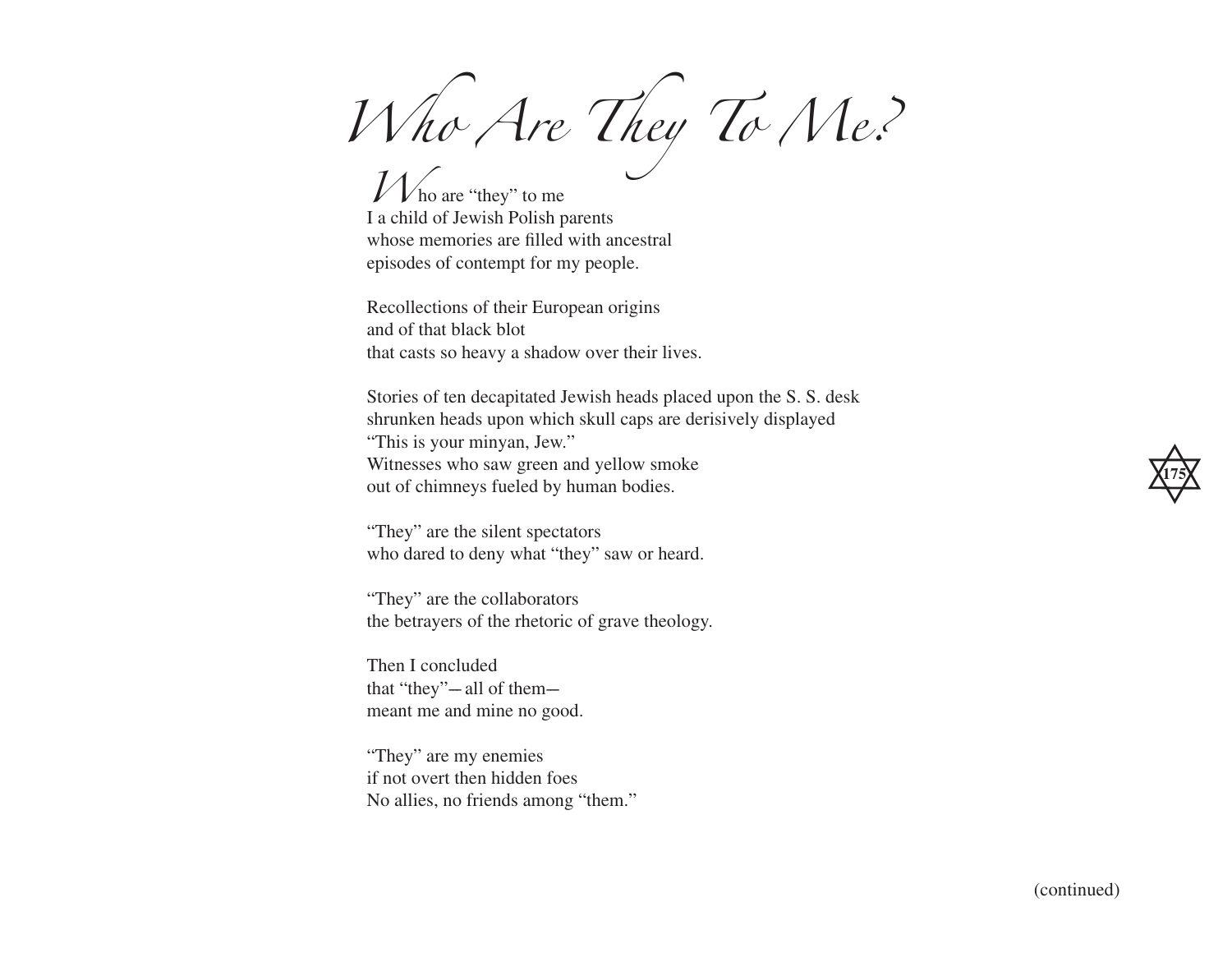And then as in a nightmare out of the evil heart rose the cry of a sobbing infant How could innocence reside in that hellish heart?

And then I heard of others, read of others, met others Gentiles, Christians, believers, atheists in every country Nazi tyranny controlled.

Non-Jews, not kith or kin, not fellow religionists but those who danced to a different ritual Non-Jews from every walk of life turned themselves into hiding places their sewers, stables, attics, basements into sanctuaries.

Not saints or supermen and superwomen but persons of flesh and bone like yours or mine who risked their security, safety, lives to hide the hunted.

Others joined the enemy or narrowed their heart to their parochial group But these transcended the boundaries of their faith their church to enter the leprous circle of the condemned?

They are the heroes from the other side whose decency and courage broke through the walls that denied a common humanity.

They are the healers of our disillusionment the brakes upon our generalizations They give the lie to cynicism convinced that beneath the skin of all others is only my implacable, eternal foe.

They are the ordinary men and women who did what they did because human decency and conscience demanded it Because, because, because "and what else would you do?"

They hold up a mirror to my soul Would I let them in this hunted man this pregnant woman this trembling family Would I unlock the door?

Would I let them in for days or weeks or months or years would I scrounge for food to feed these strangers when the offer of a loaf of bread means imprisonment and death.

Would I get hold of sleeping pills to silence the cries of the infant whose sobs might give away the hiding place.